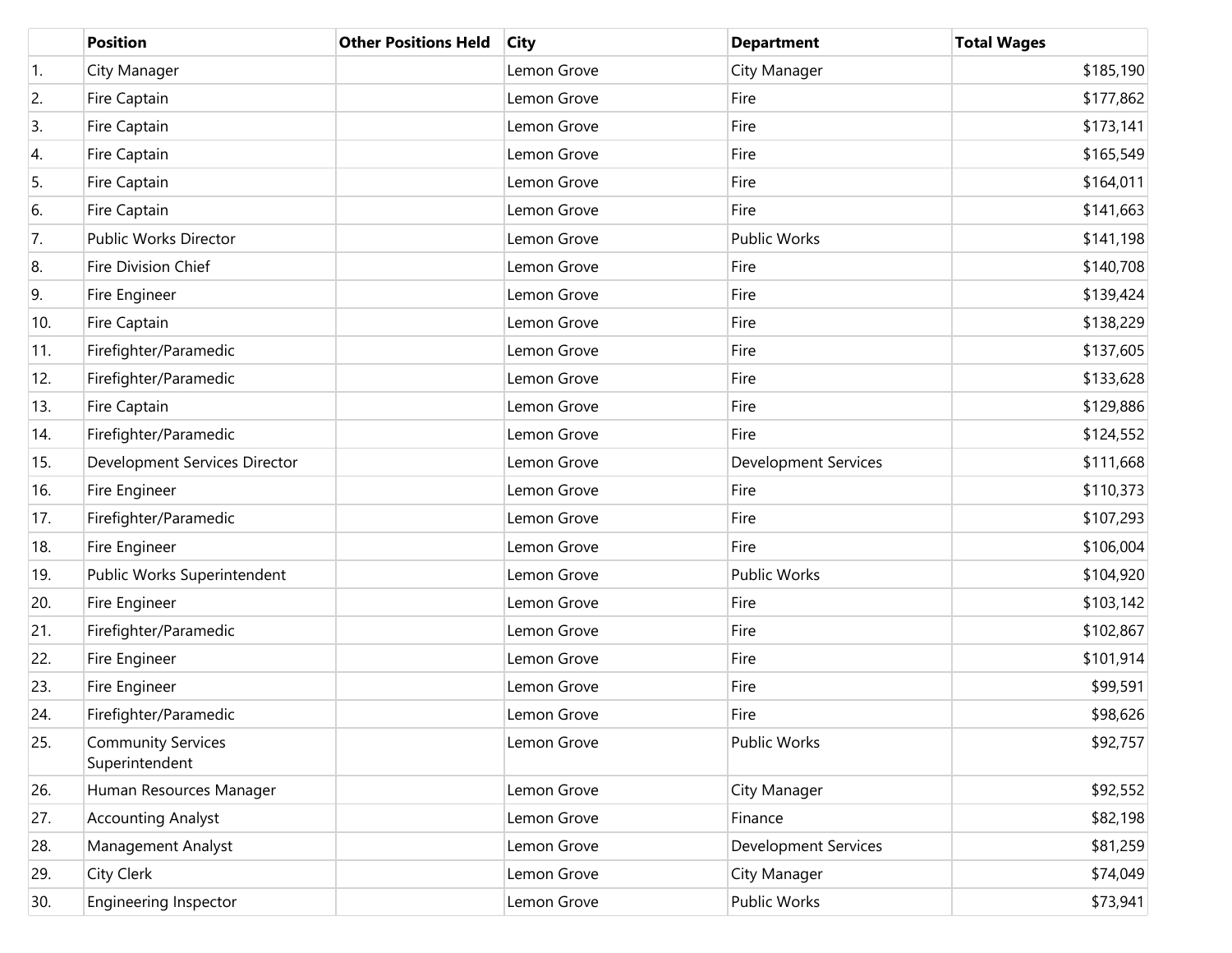| 31. | Management Analyst                  | Lemon Grove | Public Works                | \$73,783 |
|-----|-------------------------------------|-------------|-----------------------------|----------|
| 32. | Management Analyst                  | Lemon Grove | City Manager                | \$70,625 |
| 33. | Code Enforcement/Water Quality      | Lemon Grove | <b>Development Services</b> | \$69,485 |
| 34. | Assistant Engineer                  | Lemon Grove | Public Works                | \$68,634 |
| 35. | <b>Assistant Planner</b>            | Lemon Grove | <b>Development Services</b> | \$67,166 |
| 36. | <b>Street Supervisor</b>            | Lemon Grove | Public Works                | \$64,011 |
| 37. | Sanitation Supervisor               | Lemon Grove | Public Works                | \$63,310 |
| 38. | <b>Street Supervisor</b>            | Lemon Grove | Public Works                | \$63,093 |
| 39. | Finance Manager                     | Lemon Grove | Finance                     | \$59,955 |
| 40. | Tech II                             | Lemon Grove | Public Works                | \$59,503 |
| 41. | Tech II                             | Lemon Grove | Public Works                | \$56,813 |
| 42. | Associate Accountant                | Lemon Grove | Finance                     | \$55,761 |
| 43. | Development Services Tech           | Lemon Grove | <b>Development Services</b> | \$53,663 |
| 44. | <b>Street Tech I</b>                | Lemon Grove | Public Works                | \$49,486 |
| 45. | <b>Streets Tech I</b>               | Lemon Grove | Public Works                | \$48,769 |
| 46. | <b>Facilities Tech</b>              | Lemon Grove | Public Works                | \$47,395 |
| 47. | Public Works Secretary              | Lemon Grove | Public Works                | \$47,228 |
| 48. | <b>Facilities Tech</b>              | Lemon Grove | Public Works                | \$45,078 |
| 49. | Associate Planner                   | Lemon Grove | <b>Development Services</b> | \$43,974 |
| 50. | License Clerk                       | Lemon Grove | Finance                     | \$39,511 |
| 51. | <b>Community Services Assistant</b> | Lemon Grove | Public Works                | \$37,616 |
| 52. | Fire Inspector                      | Lemon Grove | Fire                        | \$35,997 |
| 53. | Finance Manager                     | Lemon Grove | Finance                     | \$35,024 |
| 54. | <b>Executive Assistant</b>          | Lemon Grove | City Manager                | \$34,816 |
| 55. | Tech I                              | Lemon Grove | Public Works                | \$32,873 |
| 56. | Tech I                              | Lemon Grove | Public Works                | \$31,671 |
| 57. | Fire Prevention/Public Education    | Lemon Grove | Fire                        | \$28,810 |
| 58. | Street Tech I                       | Lemon Grove | Public Works                | \$27,926 |
| 59. | Msw                                 | Lemon Grove | Public Works                | \$20,865 |
| 60. | Mayor                               | Lemon Grove | City Council                | \$19,138 |
| 61. | Tech I                              | Lemon Grove | Public Works                | \$13,548 |
| 62. | Office Aide                         | Lemon Grove | Finance                     | \$12,653 |